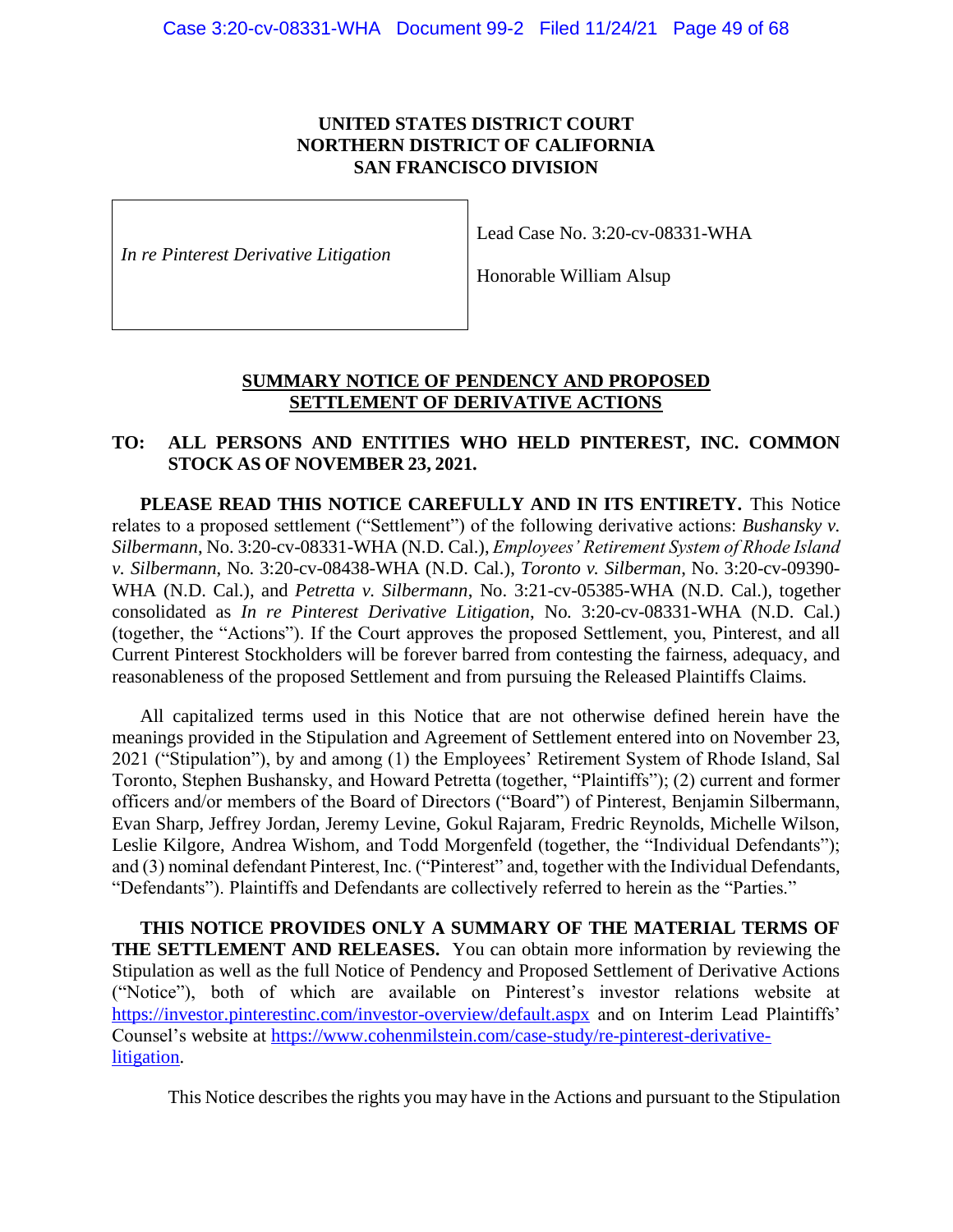and what steps you may take, but are not required to take, in relation to the Settlement.

In consideration of the Settlement and the releases provided therein, and subject to the terms and conditions of the Stipulation, the Parties have agreed to the following Settlement Consideration for Pinterest:

- 1. The Company will implement and maintain the Agreed Settlement Commitments, including but not limited to the following: (i) the Chief Executive Officer will partner with the Chair of the Talent Development and Compensation Committee ("TDCC") or the lead independent director to serve as a co-sponsor in DEI work at Pinterest; (ii) the TDCC will oversee coaching of the Executive Team; (iii) Pinterest will not enforce non-disclosure agreements for individuals who made gender or race discrimination claims so long as they only discuss the underlying facts and circumstances of incidents and reporting process; (iv) each member of the Executive Leadership Team will develop DEI people/culture and DEI business initiatives in consultation with the Chief People Officer and the Global Head of Inclusion & Diversity; (v) Pinterest will create accountability for DEI People and Business Goals and annual evaluations will assess managers' progress in creating an inclusive workplace culture; (vi) Pinterest will require bi-annual audits for pay equity across gender and racial categories and take any steps needed to maintain this equity, with the review examining ratings, promotion, and compensation; (vii) Pinterest will adopt the Inclusive Product Program to promote diverse and inclusive product features and content; (viii) current employees will have electronic access to the Company's organization chart and to job level information for employees throughout the company and to compensation ranges for all levels within their job family; (ix) the Company's Acceptable Use Policy shall expressly prohibit doxxing and Pinterest's response to a possible doxxing incident shall include, where appropriate, utilizing an internal escalation and alert protocol, offering employees targeted by doxxing attacks online presence curation services, and using a specialized third-party vendor to help remove abusive content, where feasible; (x) the Board, or a committee thereof, will oversee any departure by a member of the Executive Leadership Team, including by reviewing the reason for the executive's departure, any material legal risks implicated by their departure, and any recommendations for changes to Company policy or procedure arising from the executive's tenure and/or departure; (xi) Internal Audit will evaluate progress on the implementation of measurable DEI reforms, with audit reports presented to the Audit Committee on a periodic basis as the audits progress and summary to the full board on an annual basis; and (xii) Pinterest will publish a diversity report twice a year for two years, and thereafter annually, which will describe at a high level progress made in implementation of DEI goals and pay equity.
- 2. Such reforms shall be in place throughout the Company for a period of five (5) years from the Effective Date of the Settlement, unless otherwise noted in Exhibit A to the Stipulation.
- 3. Pinterest's Board will allocate \$50 million in funding for the creation, implementation, and annual maintenance of the reforms noted herein, to be expended over a period no longer than ten years after final approval of the Settlement.

The Parties *have not* separately negotiated any agreement concerning the amount of any fee and expense award to any counsel for a Plaintiff. Rather, subject to approval of the Court,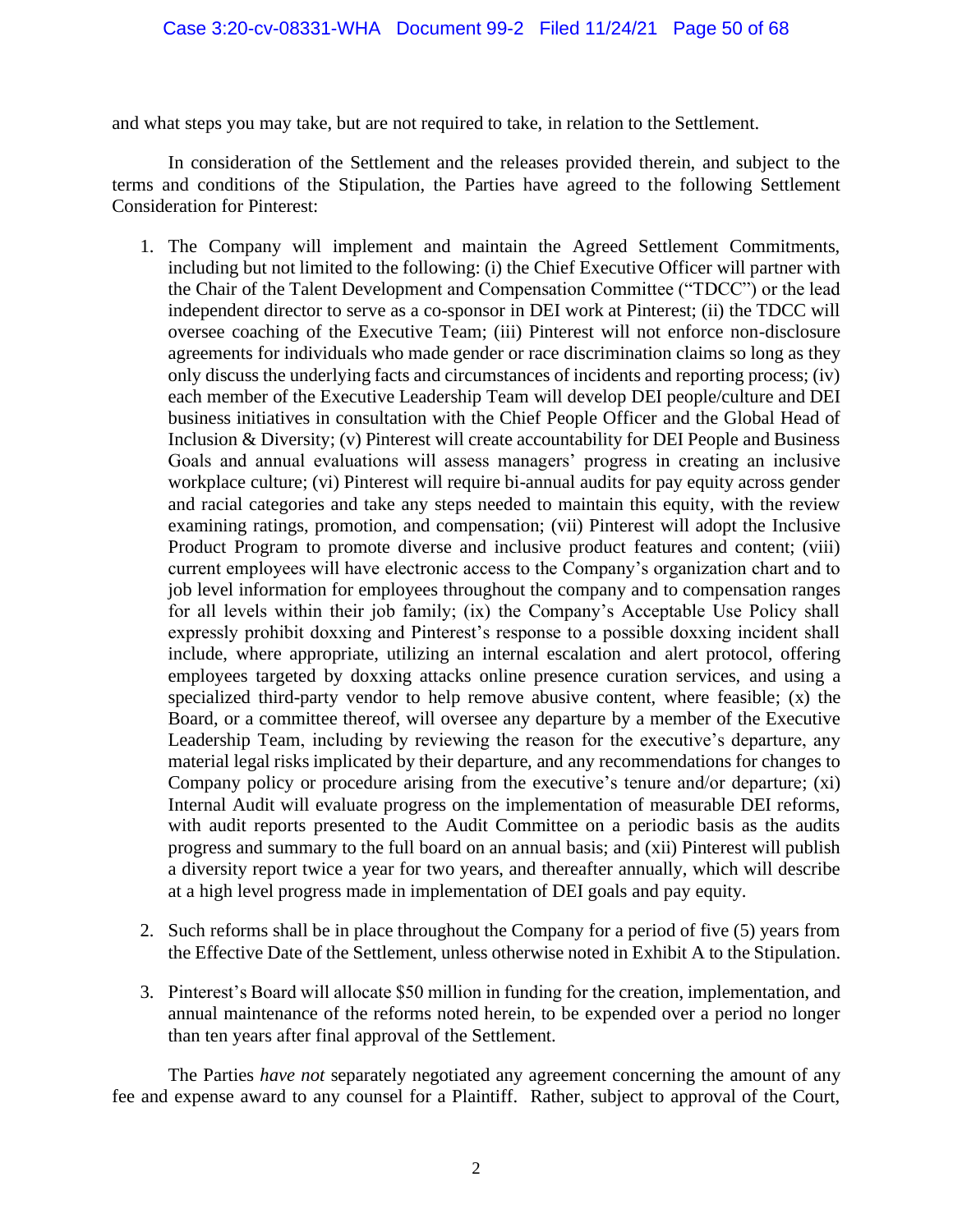counsel for each Plaintiff will seek fees and expenses awards not to exceed two times their lodestar and for reasonable expenses incurred in the litigation. The total request by counsel for all Plaintiffs for fees and expenses will not exceed \$5,380,000. Pinterest shall pay or Defendants shall cause their insurers to pay the full amount of any fee and expense award awarded by the Court. Pinterest Stockholders are not personally liable for any such fees or expenses.

The Court has scheduled a Settlement Hearing, to be held on  $\frac{\text{May }26}{\text{May }26}$ , 2022, at 8:00 a.m., either in person at the United States District Court for the Northern District of California, San Francisco Courthouse, Courtroom 12 – 19th Floor, 450 Golden Gate Avenue, San Francisco, CA 94102, or by telephone or video conference (in the discretion of the Court), to consider whether the Judgment, substantially in the form of Exhibit E to the Stipulation, should be entered: (i) approving the terms of the Settlement as fair, reasonable, and adequate and in the best interests of Pinterest and Pinterest's stockholders; (ii) dismissing with prejudice the Actions against Defendants pursuant to the terms of the Stipulation; and (iii) ruling upon any application for any fee and expense award.

**Please Note:** The date and time of the Settlement Hearing may change without further written notice to Current Pinterest Stockholders. In addition, the COVID-19 pandemic is a fluid situation that creates the possibility that the Court may decide to conduct the Settlement Hearing by video or telephonic conference, or otherwise allow Current Pinterest Stockholders to appear at the hearing by video or telephone, without further written notice. **In order to determine whether the date and time of the Settlement Hearing have changed, or whether Current Pinterest Stockholders must or may participate by telephone or video, it is important that you monitor the Court's docket before making any plans to attend the Settlement Hearing. Any updates regarding the Settlement Hearing, including any changes to the date or time of the hearing or updates regarding in-person or remote appearances at the Hearing, will be posted to that docket. If the Court requires or allows Current Pinterest Stockholders to participate in the Settlement Hearing by telephone or video conference, the information for accessing the telephone or video conference will be posted to the Court's docket.**

Any Person who owned Pinterest common stock as of November 23, 2021 ("Current Pinterest Stockholder") and continues to hold the stock as of the date of the Settlement Hearing may appear at the Settlement Hearing to show cause why the proposed Settlement should not be approved; why the Judgment should not be entered thereon; or why any application for any fee and expense award should not be granted; *provided, however*, that any such objections **must** be filed with the Court and served on Plaintiffs' Counsel and Pinterest's counsel **no later than**  April 15, 2022 . in accordance with the instructions set forth in the Notice.

Because the Settlement involves the resolution of derivative actions, which were brought on behalf of and for the benefit of the Company, and not individual or class actions on behalf of Pinterest shareholders, the benefits from the Settlement will go to Pinterest. Individual Pinterest stockholders will not receive any direct payment from the Settlement. **ACCORDINGLY, THERE IS NO PROOF OF CLAIM FORM FOR STOCKHOLDERS TO SUBMIT IN CONNECTION WITH THIS SETTLEMENT**.

**STOCKHOLDERS ARE NOT REQUIRED TO TAKE ANY ACTION IN RESPONSE TO THIS NOTICE.**